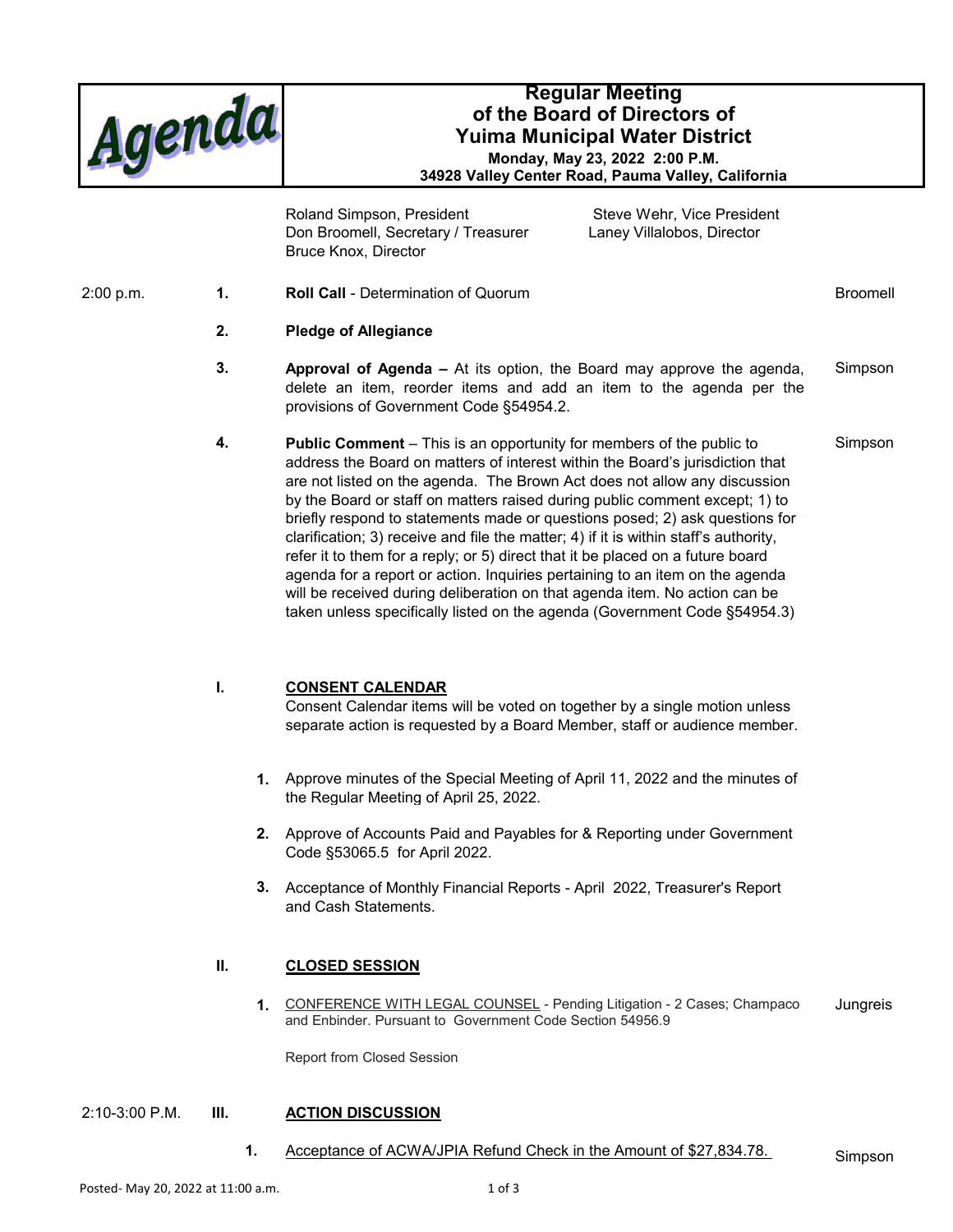*Background* : Per ACWA/JPIA policy any overage of their Rate Stabilization Fund is refunded to its members. The District's refund is \$27,834.78. The refund will be used to offset the District's insurance cost for the current year.

#### **2.** Discussion of District's Current Cyber Security Protocols, Protections and Insurance Coverage. Reeh

*Background:* Director Villalobos attend a cybersecurity workshop at the ACWA conference and wanted staff to discuss the security measures the District has in place for its network , as well as the level of cyber security insurance coverage in place.

#### **3.** BUDGET WORKSHOP: The Board Will Review the Preliminary 2022-2023 Budget. Reeh

*Background:* The preliminary 2022-2023 Operating Budget will be presented.

*Recommendation:* That the Board review and and direct staff to modify as necessary for final adoption at the Regular Board meeting on June 27, 2022.

## 3:10-3:30 P.M. **IV. INFORMATION / REPORTS**

| 1.   | <b>Board Reports / Meetings</b><br>ACWA / JPIA<br>San Diego County Water Authority/MWD | <b>Villalobos</b><br>Reeh |
|------|----------------------------------------------------------------------------------------|---------------------------|
|      | Other Meetings (SGMA/GSA)                                                              | Simpson                   |
| $2-$ | <b>Administrative</b>                                                                  | Reeh                      |
|      | <b>General Information</b>                                                             |                           |
| 3.   | <b>Capital Improvements</b>                                                            | Reeh                      |
| 4.   | <b>Operations</b>                                                                      | Quinn                     |
|      | <b>General Information</b>                                                             |                           |
|      | Rainfall                                                                               |                           |
|      | Production / Consumption Report                                                        |                           |
|      | <b>Well Levels</b>                                                                     |                           |
|      | <b>District Water Purchased</b>                                                        |                           |
| 5.   | <b>Counsel</b>                                                                         | Jungreis                  |
| 6.   | <b>Finance &amp; Administrative Services</b>                                           | <b>Brewer</b>             |
|      | <b>General Information</b>                                                             |                           |
|      | <b>Delinquent Accounts</b>                                                             |                           |